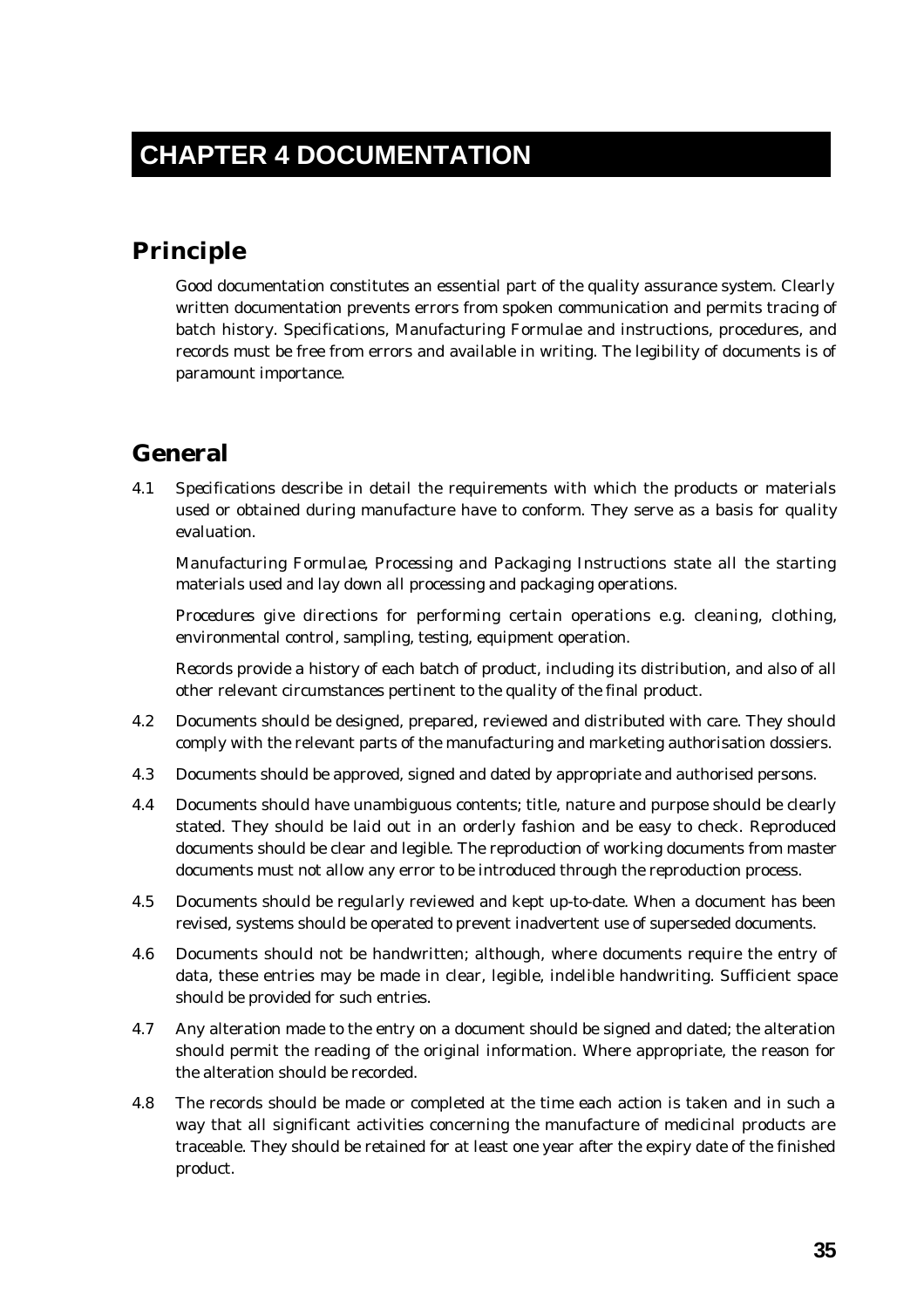4.9 Data may be recorded by electronic data processing systems, photographic or other reliable means, but detailed procedures relating to the system in use should be available and the accuracy of the records should be checked. If documentation is handled by electronic data processing methods, only authorised persons should be able to enter or modify data in the computer and there should be a record of changes and deletions; access should be restricted by passwords or other means and the result of entry of critical data should be independently checked. Batch records electronically stored should be protected by back-up transfer on magnetic tape, microfilm, paper or other means. It is particularly important that the data are readily available throughout the period of retention.

### **Documents required**

### *Specifications*

4.10 There should be appropriately authorised and dated specifications for starting and packaging materials, and finished products; where appropriate, they should be also available for intermediate or bulk products.

#### *Specifications for starting and packaging materials*

- 4.11 Specifications for starting and primary or printed packaging materials should include, if applicable:
	- a) a description of the materials, including:
		- the designated name and the internal code reference;
		- the reference, if any, to a pharmacopoeial monograph;
		- the approved suppliers and, if possible, the original producer of the products;
		- a specimen of printed materials;
	- b) directions for sampling and testing or reference to procedures;
	- c) qualitative and quantitative requirements with acceptance limits;
	- d) storage conditions and precautions;
	- e) the maximum period of storage before re-examination.

#### *Specifications for intermediate and bulk products*

4.12 Specifications for intermediate and bulk products should be available if these are purchased or dispatched, or if data obtained from intermediate products are used for the evaluation of the finished product. The specifications should be similar to specifications for starting materials or for finished products, as appropriate.

#### *Specifications for finished products*

- 4.13 Specifications for finished products should include:
	- a) the designated name of the product and the code reference where applicable;
	- b) the formula or a reference to;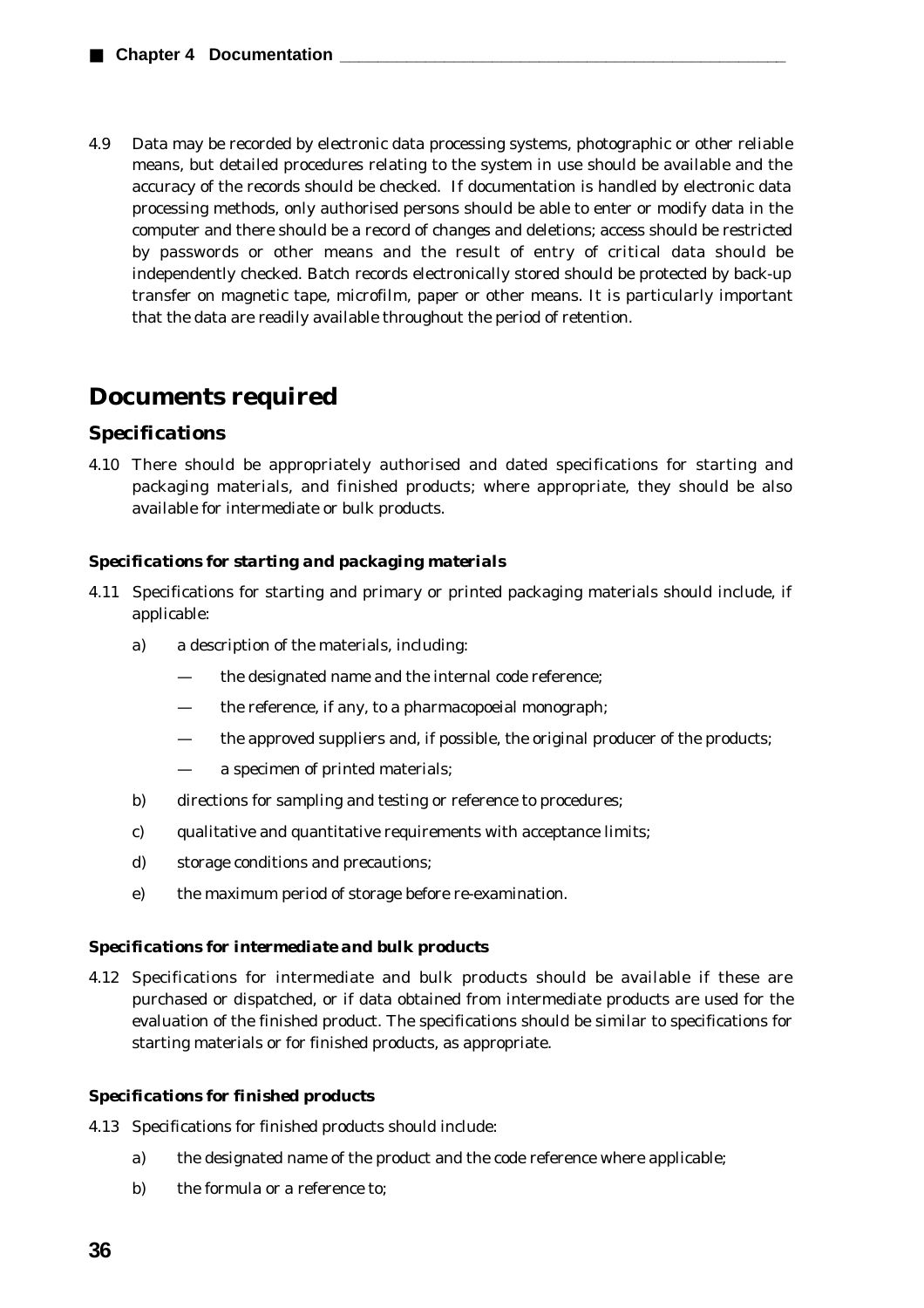- c) a description of the pharmaceutical form and package details;
- d) directions for sampling and testing or a reference to procedures;
- e) the qualitative and quantitative requirements, with the acceptance limits;
- f) the storage conditions and any special handling precautions, where applicable;
- g) the shelf-life.

### **Manufacturing Formula and Processing Instructions**

Formally authorised Manufacturing Formula and Processing Instructions should exist for each product and batch size to be manufactured. They are often combined in one document.

- 4.14 The Manufacturing Formula should include:
	- a) the name of the product, with a product reference code relating to its specification;
	- b) a description of the pharmaceutical form, strength of the product and batch size;
	- c) a list of all starting materials to be used, with the amount of each, described using the designated name and a reference which is unique to that material; mention should be made of any substance that may disappear in the course of processing;
	- d) a statement of the expected final yield with the acceptable limits, and of relevant intermediate yields, where applicable.
- 4.15 The Processing Instructions should include:
	- a) a statement of the processing location and the principal equipment to be used;
	- b) the methods, or reference to the methods, to be used for preparing the critical equipment (e.g. cleaning, assembling, calibrating, sterilising);
	- c) detailed stepwise processing instructions (e.g. checks on materials, pre-treatments, sequence for adding materials, mixing times, temperatures);
	- d) the instructions for any in-process controls with their limits;
	- e) where necessary, the requirements for bulk storage of the products; including the container, labelling and special storage conditions where applicable;
	- f) any special precautions to be observed.

## **Packaging Instructions**

- 4.16 There should be formally authorised Packaging Instructions for each product, pack size and type. These should normally include, or have a reference to, the following:
	- a) name of the product;
	- b) description of its pharmaceutical form, and strength where applicable;
	- c) the pack size expressed in terms of the number, weight or volume of the product in the final container;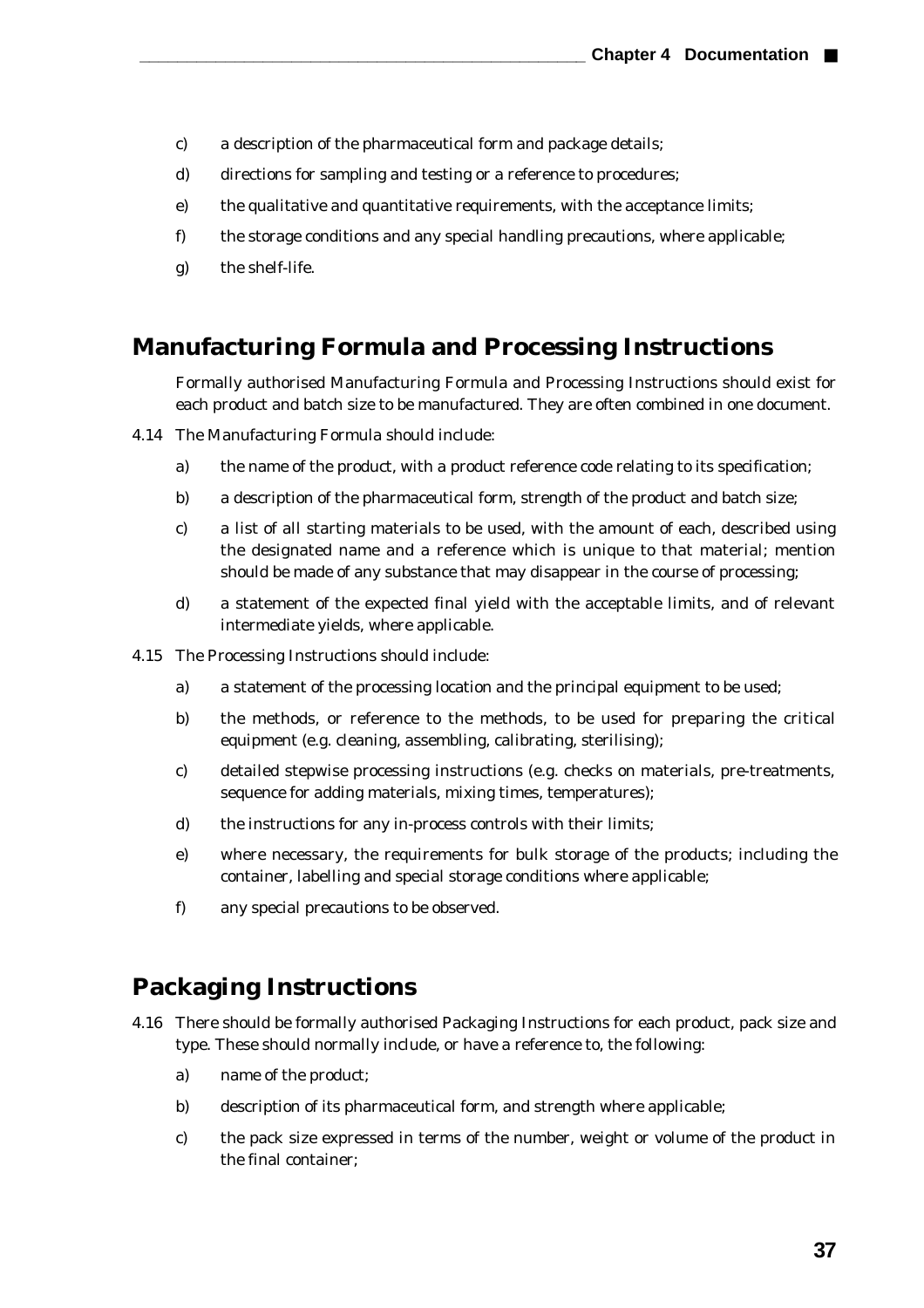- d) a complete list of all the packaging materials required for a standard batch size, including quantities, sizes and types, with the code or reference number relating to the specifications of each packaging material;
- e) where appropriate, an example or reproduction of the relevant printed packaging materials, and specimens indicating where to apply batch number references, and shelf life of the product;
- f) special precautions to be observed, including a careful examination of the area and equipment in order to ascertain the line clearance before operations begin;
- g) a description of the packaging operation, including any significant subsidiary operations, and equipment to be used;
- h) details of in-process controls with instructions for sampling and acceptance limits.

## **Batch Processing Records**

4.17 A Batch Processing Record should be kept for each batch processed. It should be based on the relevant parts of the currently approved Manufacturing Formula and Processing Instructions. The method of preparation of such records should be designed to avoid transcription errors. The record should carry the number of the batch being manufactured.

Before any processing begins, there should be recorded checks that the equipment and work station are clear of previous products, documents or materials not required for the planned process, and that equipment is clean and suitable for use.

During processing, the following information should be recorded at the time each action is taken and, after completion, the record should be dated and signed in agreement by the person responsible for the processing operations:

- a) the name of the product;
- b) dates and times of commencement, of significant intermediate stages and of completion of production;
- c) name of the person responsible for each stage of production;
- d) initials of the operator of different significant steps of production and, where appropriate, of the person who checked each of these operations (e.g. weighing);
- e) the batch number and/or analytical control number as well as the quantities of each starting material actually weighed (including the batch number and amount of any recovered or reprocessed material added);
- f) any relevant processing operation or event and major equipment used;
- g) a record of the in-process controls and the initials of the person(s) carrying them out, and the results obtained;
- h) the product yield obtained at different and pertinent stages of manufacture;
- i) notes on special problems including details, with signed authorisation for any deviation from the Manufacturing Formula and Processing Instructions.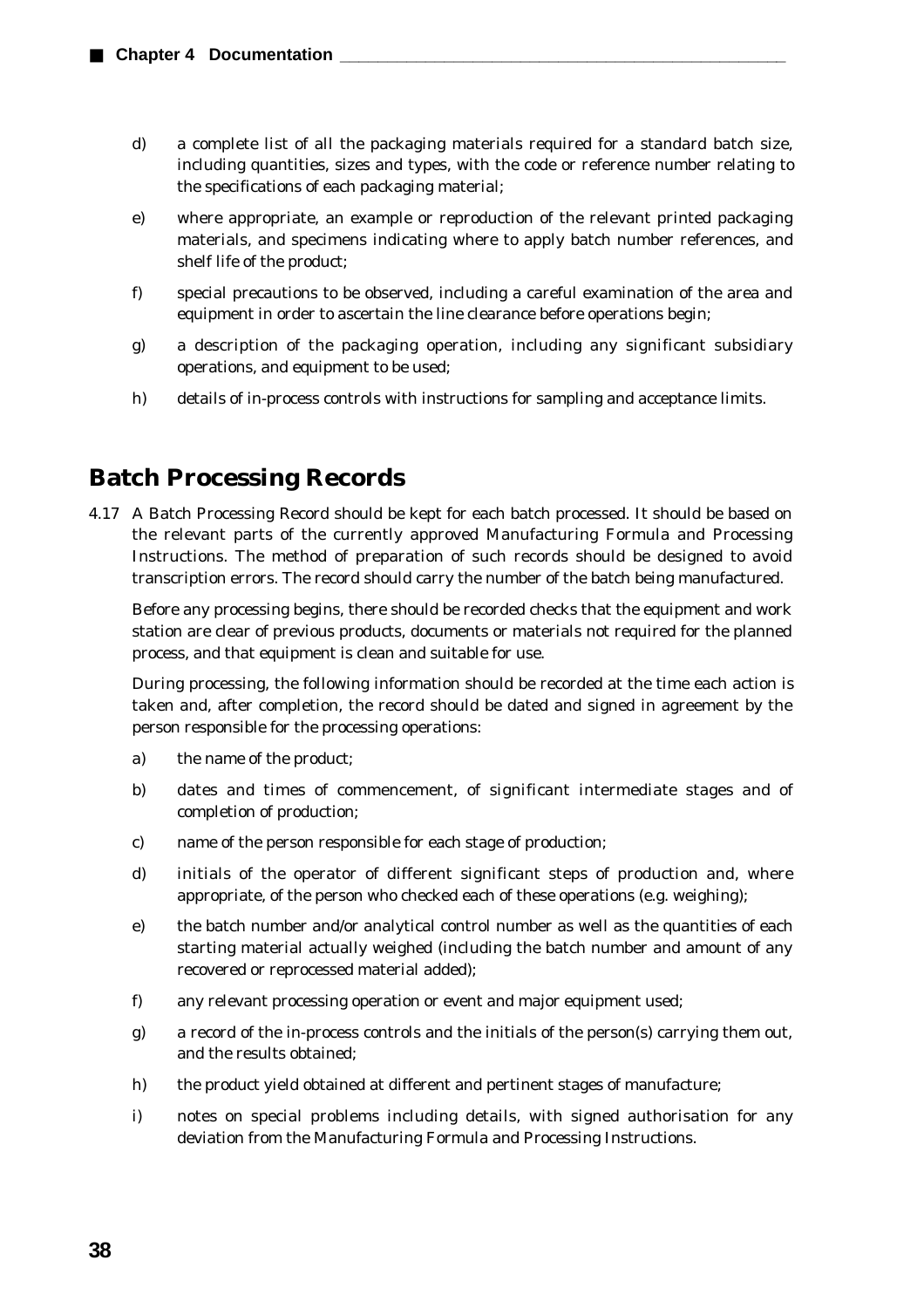## **Batch Packaging Records**

4.18 A Batch Packaging Record should be kept for each batch or part batch processed. It should be based on the relevant parts of the Packaging Instructions and the method of preparation of such records should be designed to avoid transcription errors. The record should carry the batch number and the quantity of bulk product to be packed, as well as the batch number and the planned quantity of finished product that will be obtained.

Before any packaging operation begins, there should be recorded checks that the equipment and work station are clear of previous products, documents or materials not required for the planned packaging operations, and that equipment is clean and suitable for use.

The following information should be entered at the time each action is taken and, after completion, the record should be dated and signed in agreement by the person(s) responsible for the packaging operations:

- a) the name of the product;
- b) the date(s) and times of the packaging operations;
- c) the name of the responsible person carrying out the packaging operation;
- d) the initials of the operators of the different significant steps;
- e) records of checks for identity and conformity with the packaging instructions including the results of in-process controls;
- f) details of the packaging operations carried out, including references to equipment and the packaging lines used;
- g) whenever possible, samples of printed packaging materials used, including specimens of the batch coding, expiry dating and any additional overprinting;
- h) notes on any special problems or unusual events including details, with signed authorisation for any deviation from the Manufacturing Formula and Processing Instructions;
- i) the quantities and reference number or identification of all printed packaging materials and bulk product issued, used, destroyed or returned to stock and the quantities of obtained product, in order to provide for an adequate reconciliation.

### **Procedures and records**

### *Receipt*

- 4.19 There should be written procedures and records for the receipt of each delivery of each starting and primary and printed packaging material.
- 4.20 The records of the receipts should include:
	- a) the name of the material on the delivery note and the containers;
	- b) the "in-house" name and/or code of material (if different from a);
	- c) date of receipt;
	- d) supplier's name and, if possible, manufacturer's name;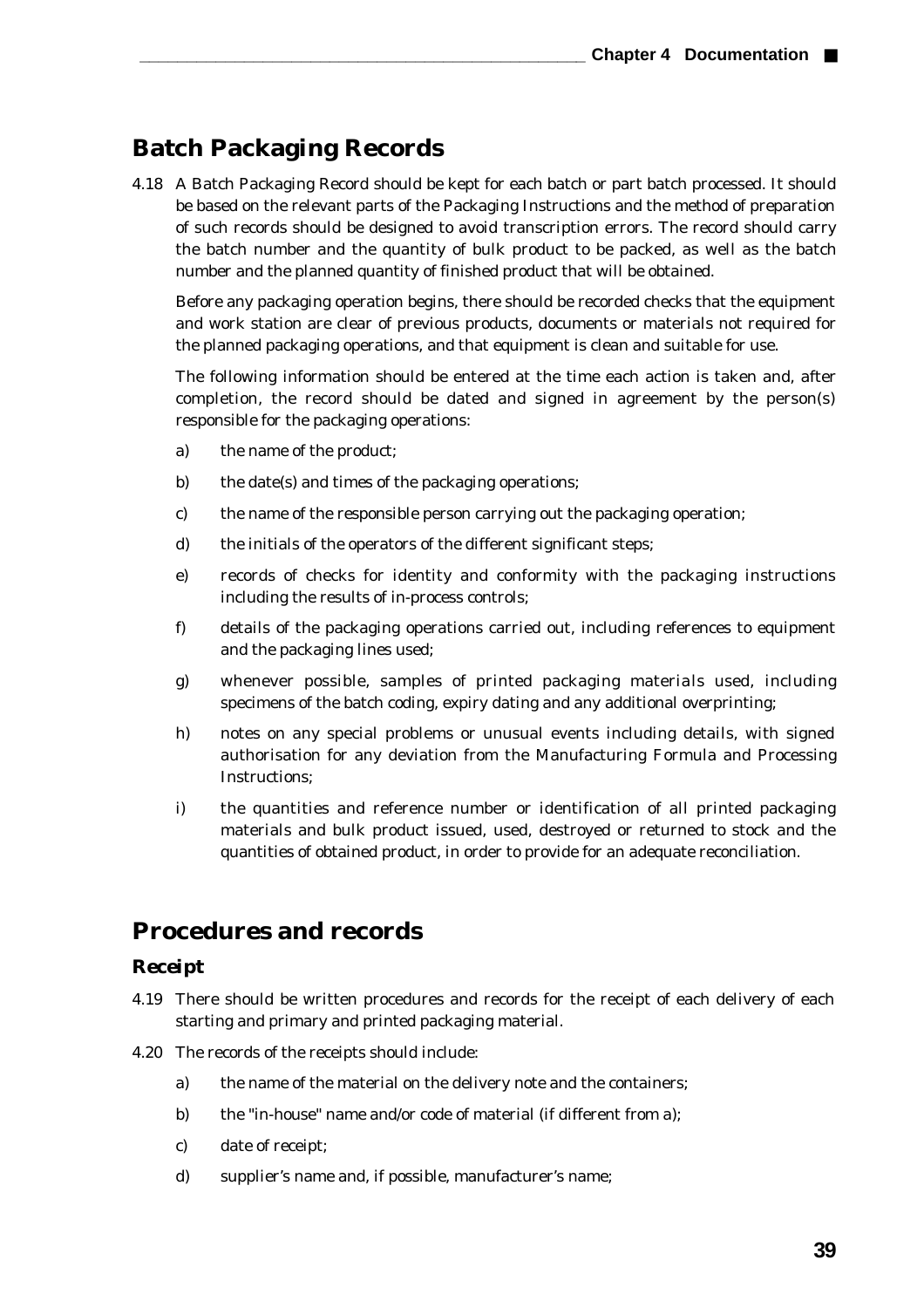- e) manufacturer's batch or reference number;
- f) total quantity, and number of containers received;
- g) the batch number assigned after receipt;
- h) any relevant comment (e.g. state of the containers).
- 4.21 There should be written procedures for the internal labelling, quarantine and storage of starting materials, packaging materials and other materials, as appropriate.

### *Sampling*

4.22 There should be written procedures for sampling, which include the person(s) authorised to take samples, the methods and equipment to be used, the amounts to be taken and any precautions to be observed to avoid contamination of the material or any deterioration in its quality (see Chapter 6, item 13).

### *Testing*

4.23 There should be written procedures for testing materials and products at different stages of manufacture, describing the methods and equipment to be used. The tests performed should be recorded (see Chapter 6, item 17).

### *Other*

- 4.24 Written release and rejection procedures should be available for materials and products, and in particular for the release for sale of the finished product by the Qualified Person(s) in accordance with the requirements of Article 22 of Directive 75/319/EEC.
- 4.25 Records should be maintained of the distribution of each batch of a product in order to facilitate the recall of the batch if necessary (see Chapter 8).
- 4.26 There should be written procedures and the associated records of actions taken or conclusions reached, where appropriate, for:
	- validation;
	- equipment assembly and calibration;
	- maintenance, cleaning and sanitation;
	- personnel matters including training, clothing, hygiene;
	- environmental monitoring;
	- pest control;
	- complaints;
	- recalls:
	- returns.
- 4.27 Clear operating procedures should be available for major items of manufacturing and test equipment.